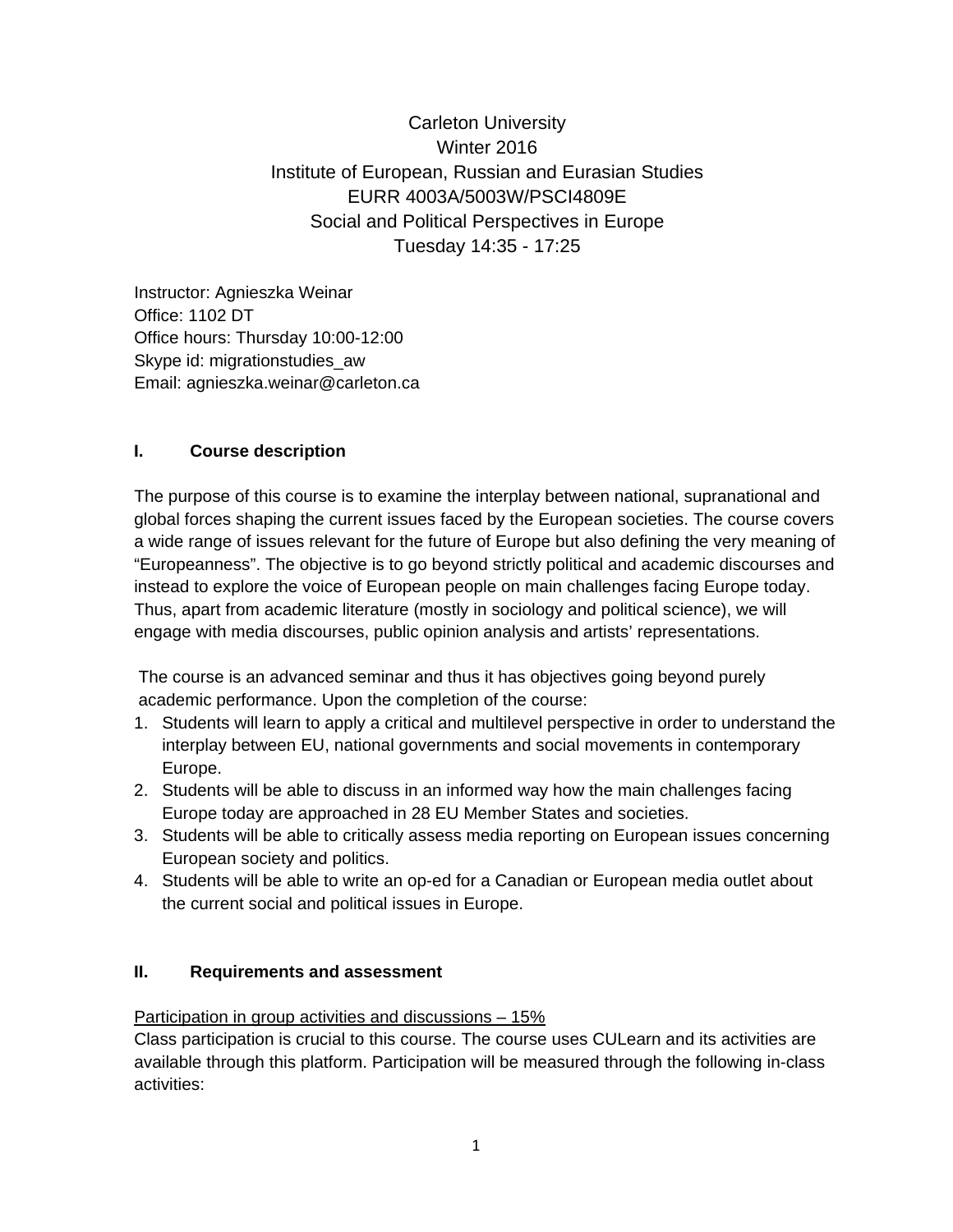#### Weekly press review (10%)

Students will be asked to follow European social issues in the European media throughout the duration of the term (one title of their choice) and report at each class meeting (2 min).

Presentation of a facultative reading/presentation of data/seminar facilitation (20%) Students will be asked to present once during the term. They will have a choice between three types of activities. The presentation will be a subject to in-class evaluation by the group and the instructor from a learner's perspective.

#### Op-ed for a newspaper (mid-term assignment) – 25%

Based on the in-class discussion of op-eds formats and contents, students will write a piece on a topic of their own choice, related to the themes discussed during the course. The assignment will be graded on its form and content.

## Book review (final assignment) – 30%

Students will be asked to write a book review as their final assignment, based on in-class discussion of book review format. Students will choose from one of the following books placed on reserve:

Zygmunt Bauman (2004) *Europe: An Unfinished Adventure*, Polity ed.

Jeremy Rifkin (2005) *The European Dream: How Europe's Vision of the Future Is Quietly Eclipsing the American Dream*, Tarcher.

Giandomenico Majone (2009) *Europe as the Would-be World Power: The EU at Fifty*, Cambridge UP

Jürgen Habermas (2014)*The Crisis of the European Union: A Response,* Polity. George Soros, Peter Gregor Schmitz (2014) *The Tragedy of the European Union: Disintegration or Revival?,* Public Affairs.

All books are also available in Kindle edition

## **Other information**

Submission of assignments:

All assignments must be submitted via CULearn.

## Late assignments:

It is your responsibility to inform the instructor as soon as it becomes clear that your work will be late. If you do not communicate in advance, and your reason for being late does not also explain this lack of communication, then you should be prepared to be penalized by 2% per day, including weekends. Justified lateness includes, among others, sickness and death in the family and you will have to submit proper medical or other professional documentation with the late work.

## **III. Weekly schedule and readings**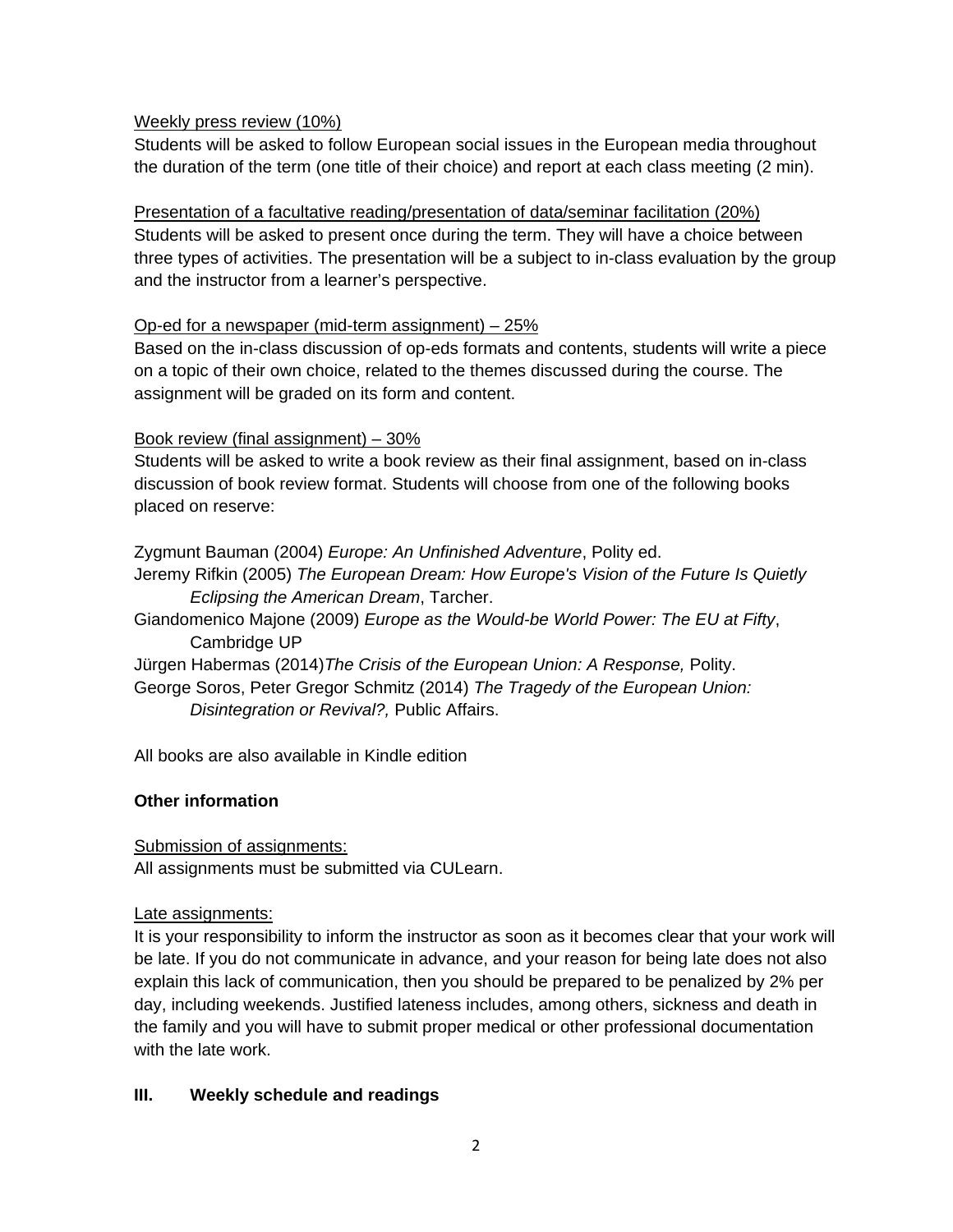The reading list is meant to be a starting point for students to engage in individual exploration of each topic. Texts marked with (\*) are obligatory. All journal articles are accessible on-line from the Carleton accounts or through library catalogue. Other texts are available through ARES. In several cases we reach out to open-sources so it is enough to google the piece. Remember that apart from ARES, books and movies are available in the library.

#### *WEEK 1 - 12 January, Introduction*

Introduction to the course; review of main resources to learn about the EU, gather facts and analyse the information. Introduction to the assignments. 2<sup>nd</sup> part of this meeting takes place in the DISCOVERY CENTER

## *WEEK 2 - 19 January, What is Europe?*

- Where is Europe?
- What is European identity?
- What are European values?
- Eastern vs Southern vs Western vs Northern Europe?
- How European is European Union?

\*Richard Jenkins (2008) The ambiguity of Europe, *European Societies*, vol. 10(2), pp. 153- 176

\*Kaija E. Schilde (2014) "Who are Europeans? European Identity Outside of European Integration". JCMS, Volume 52, Issue 3, May 2014, Pages: 650–667

\*Thomas Risse (2010) *A Community of Europeans?: Transnational Identities and Public Spheres*, Ithaka, NY: Cornell UP. Ch. 2 "Multiple Europes: Europeanization of Citizens' Identities", pp. 37-62 (R)

#### OR

- \*Neil Fligstein (2008) *Euroclash: The EU, European Identity, and the Future of Europe*, Oxford: OUP, Ch. 6, pp. 123-164 (R and on-line through the library)
- Anthony Pagden (2002) *The Idea of Europe*, Cambridge: Cambridge University Press. (an excerpt is available on-line, link below)
- Bo Strath (2002) "A European Identity: To the Historical Limits of a Concept," European Journal of Social Theory 5 (2002), pp. 387-410
- Anthony Smith (1992) "National Identity and the Idea of European Unity", International Affairs 68 (1), pp. 55-76
- Josep Desquens (2003) "Europe's Stateless Nations in the Era of Globalization", BC Journal of International Affairs
- Thomas Risse (2010) A Community of Europeans?: Transnational Identities and Public Spheres, Ithaka, NY: Cornell UP. Ch. 3 "Modern Europe and Its Discontents: The Europeanization of Elite Identities" and Ch. 4 "Europeanization of National Identities: Explanations".
- Michael Bruter (2004) On what citizens mean by feeling 'European': perceptions of news, symbols and borderless‐ness, Journal of Ethnic and Migration Studies, 30:1, 21-39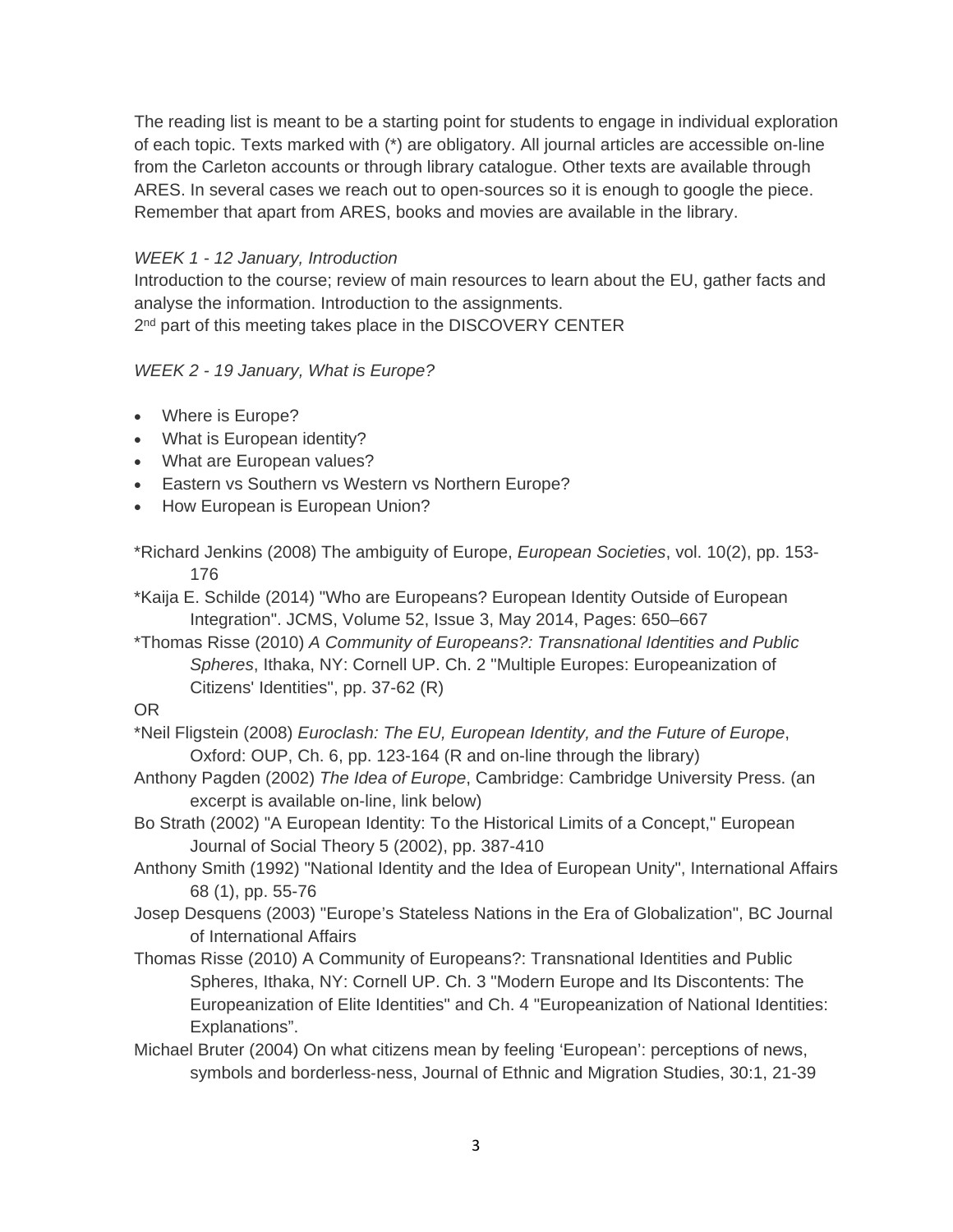#### *WEEK 3 - 26 January, Participation and democratic mobilisation*

\*Donatella della Porta and Manuela Caiani (2008) "Europeanization From Below? Social Movements and Europe" Mobilization: An International Quarterly Vol. 12(1), pp.1-20 \*Nicholas Clark (2014) "Explaining Low Turnout in European Elections: The Role of Issue

Salience and Institutional Perceptions in Elections to the European Parliament Journal of European Integration" Volume 36, Issue 4, pp. 339-356

\*Vivien Schmidt (2013) "Democracy and Legitimacy in the EU Revisited: Input, Output and 'Throughput'", Political Studies 61 (1): 2-22.

OR

- \*Mark Warren (2009) "Citizen Participation and Democratic Deficits," in *Activating the Citizen: Dilemmas of Participation in Europe and Canada*, eds. Joan DeBardeleben and Jon H. Pammett, Palgrave, pp. 17-40 (R)
- Kristi Raik, (2004) "EU Accession of Central and East European Countries: Democracy and Integration as Conflicting Logics," East European Politics and Societies Vol. 18, (4), pp. 567-594
- Sara B. Hobolt (2014), "A vote for the President? The role of *Spitzenkandidaten* in the 2014 European Parliament elections", Journal of European Public Policy, Vol. 21 (10)
- Andrew Moravcsik (2000) "The Origins of Human Rights Regimes: Democratic Delegation in Postwar Europe," International Organization, Vole 54(2), pp 217 - 252
- Loek Halman, Marga van Zundert,;Ruud Luijkx (2005) *Atlas of European values* [Map LIBRARY USE ONLY, G1797.21.F1 A85 2005, Floor 1 Maps and Atlases (MPA)] (R )
- Jon H. Pammett, (2009) "Participation and the Good Citizen," in *Activating the Citizen: Dilemmas of Participation in Europe and Canada*, edited by Joan DeBardeleben and Jon H. Pammett, pp. 197-213 (R )

#### *WEEK 4 – February 2, Social Europe and European labour market(s)*

What is Social Europe?

What are the models of European welfare states?

What inequalities exist in Europe?

- *\**Koen Caminada, Kees Goudswaard, and Olaf Van Vliet,(2010) "Patterns of Welfare Indicators in the EU: Is There Convergence?", Journal of Common Market Studies 48, no. 3, pp. 529-56
- \*Petra Böhnke (2008), "Are the poor socially integrated? The link between poverty and social support in different welfare regimes" Journal of European Social Policy 18(2): 133- 150.
- *\**Nathan Lillie (2011) "European Integration and Transnational Labour Markets", in: Joan DeBardeleben and Achim, Hurrelmann, eds., Transnational Europe: Promise, Paradox, Limits, Palgrave, pp. 113-129 (R )
- Claire Annesley (2007), "Lisbon and Social Europe: towards a European 'adult worker model' welfare system," *Journal of European Social Policy* 17(3): 195-205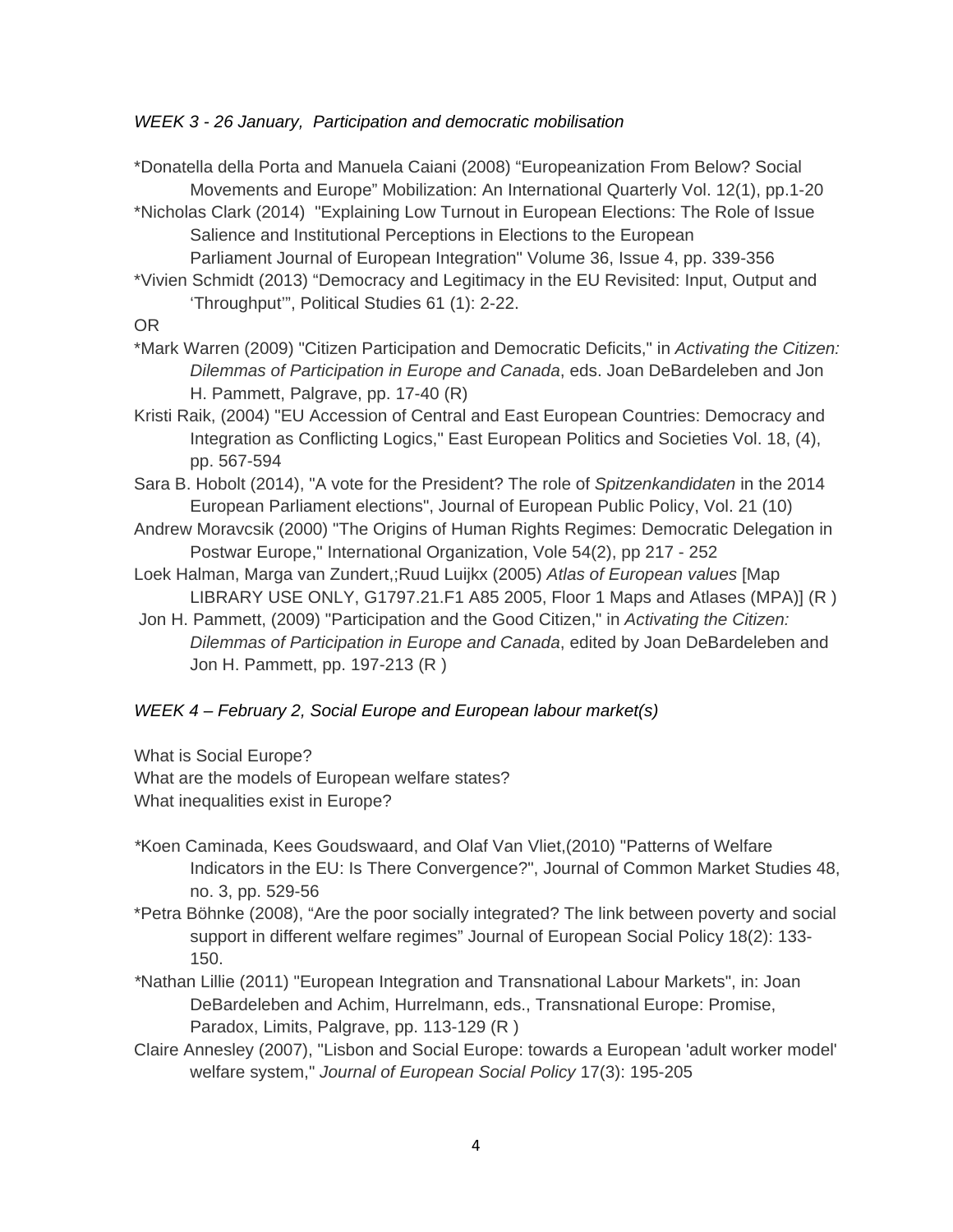- Peter Auer (2010) "What's in a Name? The Rise (and Fall?) of Flexicurity," *Journal of Industrial Relations* 50, no. 3: 371 -386
- Wilhelmus Antonius Arts and John Gelisse (2002) "Three worlds of welfare capitalism or more? A state-of-the-art report" Journal of European Social Policy 12(2): 137-158.

## *WEEK 5 – 9 February, European economies and eurozone crisis*

- \*Peter Hall (2012) "The Economics and Politics of the Euro Crisis", German Politics 21 (4): 355-371.
- \*Katrin Auel and Oliver Höing (2014), "Parliaments in the Euro Crisis: Can the Losers of Integration Still Fight Back?", Journal of Common Market Studies 52 (6), pp. 1184- 1193.
- \*Sophia Kaitatzi-Whitlock (2014) "Greece, The Eurozone Crisis and the Media: The Solution is the Problem", *Javnost - The Public: Journal of the European Institute for Communication and Culture,* Volume 21 (4), pp. 25-45.
- Amy Verdun (2012) "Introduction to the Symposium: Economic and Monetary Union and the Crisis of the Eurozone", Journal of Common Market Studies, Volume 50, Issue 6, pp. 863–865

Paul De Grauwe (2010) "The Financial Crisis and the Future of the Eurozone", Bruges European Economic Policy Briefings no. 21

Daniel Gross (2015) *Greece Creditors' Prisoner's Dilemma* (see on-line link below)

## **Group Activity: Public Opinion Analysis**

- Build the calendar of the Eurozone crisis.
- Based on Eurobarometer and other available historical (and current) polls present the attitudes towards the eurozone crisis and its various phases in the 27 EU Member States.
- Present your analysis in the classroom

## *WEEK 6 - 23 February, Diverse Europe*

Citizenship and belonging Nationalism and nationhood Multilingualism Regionalism **Ethnicity** 

Op-Ed due on CU Learn

\*Neil Fligstein, Alina Polyakova, Wayne Sandholtz (2012) "European Integration, Nationalism and European Identity", *Journal of Common Market Studies*, Vol. 50, (s1), pages 106–122

Jan Beyers, Peter Bursens (2012), "How Europe shapes the nature of the Belgian Federation", ISL Working Papers online. http://brage.bibsys.no/xmlui/handle/11250/134908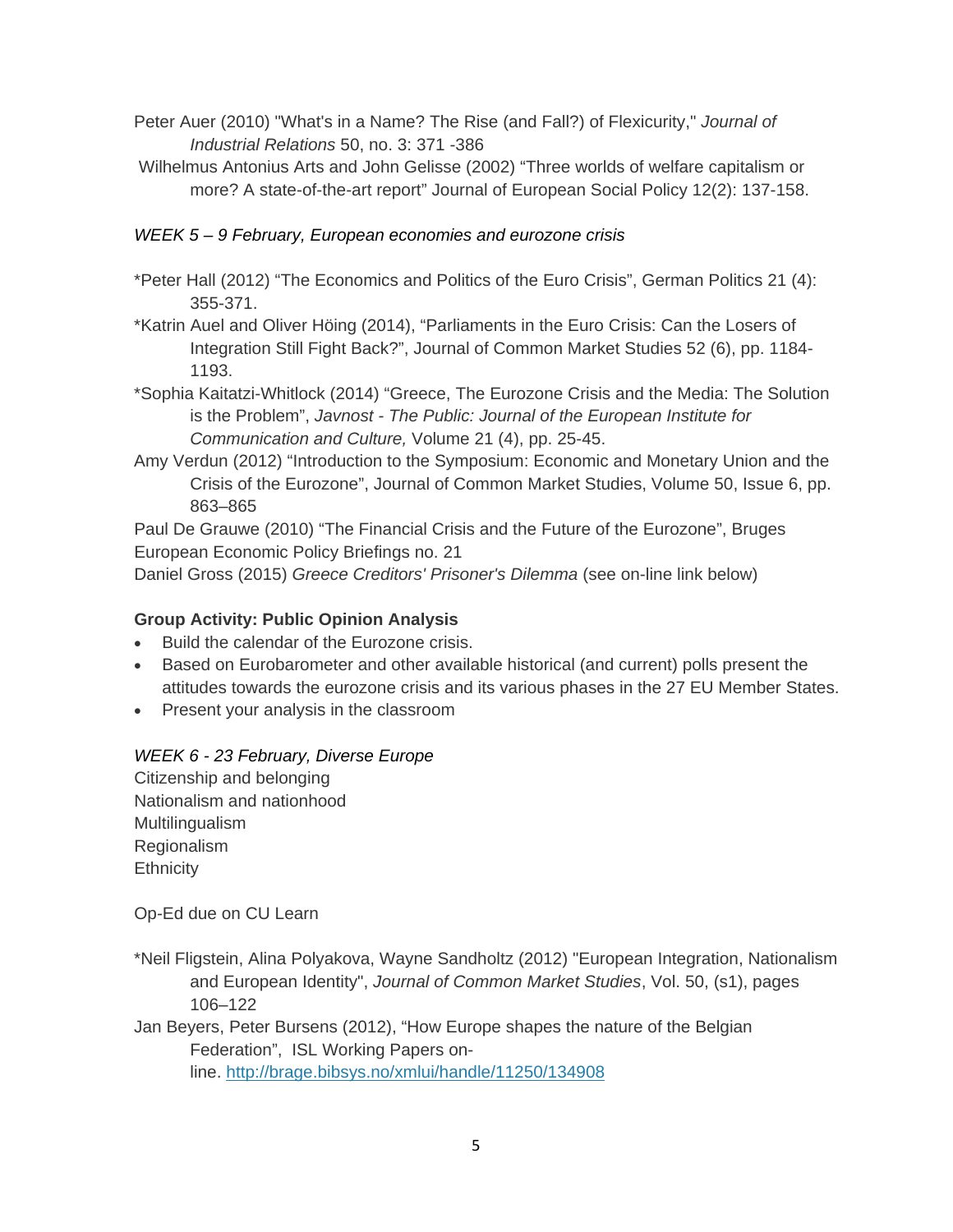- Philip Schlesinger (2007) "The Babel of Europe? Networks and Communicative spaces," in Chris Longman , Dario Castiglione, *The language question in Europe and diverse societies: political, legal and social perspectives*, Hart Pub: Oxford, pp. 255-274, Ch. 10
- Philippe Van Parijs (2007) "Europe's linguistic Challenge", in Chris Longman , Dario Castiglione, *The language question in Europe and diverse societies: political, legal and social perspectives*, Hart Pub: Oxford, Ch. 11 pp. 217-254
- Martin Kahanec, Anzelika Zaiceva, Klaus F. Zimmermann (2010) *Ethnic Minorities in the European Union: An Overview*, Discussion Paper No. 5397

## **Group work**

- Group A Heinrich Best (2009) "History Matters: Dimensions and Determinants of National Identities among European Populations and Elites", Europe-Asia Studies 61:6, pp.  $921 - 941$
- Group A Willem Maas (2007) **"**The Evolution of EU Citizenship" in Kathleen McNamara and Sophie Meunier, eds., *Making History: European Integration and Institutional Change at Fifty,* Oxford: Oxford University Press, pp. 231-245
- Group B Patxi Juaristi, Timothy Reagan, Humphrey Tonkin (2008) "Linguistic diversity in the European Union: An overview", in Xabier Arzoz, *Respecting Linguistic Diversity in the European Union*, John Benjamins Publishing Company. CH.2
- Group B- Eurobarometer (2012) Europeans and their languages
- Group C Christopher Connolly (2013) "Independence in Europe: Secession, Sovereignty, and the EU", Duke Journal of Comparative and International Law 24 (51): 51-105.
- Group C Jonathan Whit (2015) "When Parties Make Peoples", *Global Policy*, Volume 6 (S1), pp. 106–114

## *WEEK 7 - 1 March, Migration in European Union*

What patterns of mobility and migration are there in European Union?

How Europeans approach immigration?

Is there a European approach to emigration?

What are the main challenges stemming from human mobility to, through and from the EU?

- \*Andrew Geddes (2014) "The European Union" (with commentaries), in James Hollifield, Philip Martin, Pia Orrenius (2014) Controlling Immigration: A Global Perspective, Standford: Stanford University Press, pp. 433-464
- \*Angéline Escafré-Dublet and Patrick Simon (2012) "Ethnic statistics in Europe: the paradox of Colour-blindness", in Tariq Modood, Nasar Meer, Anna Triandafyllidou, *European multiculturalisms: cultural, religious and ethnic challenges*, Edinburgh University Press: Edinburgh. Ch. 9, pp. 213-238
- \*Sara Wallace Goodman and Matthew Wright (2015) Does Mandatory Integration Matter? Effects of Civic Requirements on Immigrant Socio-economic and Political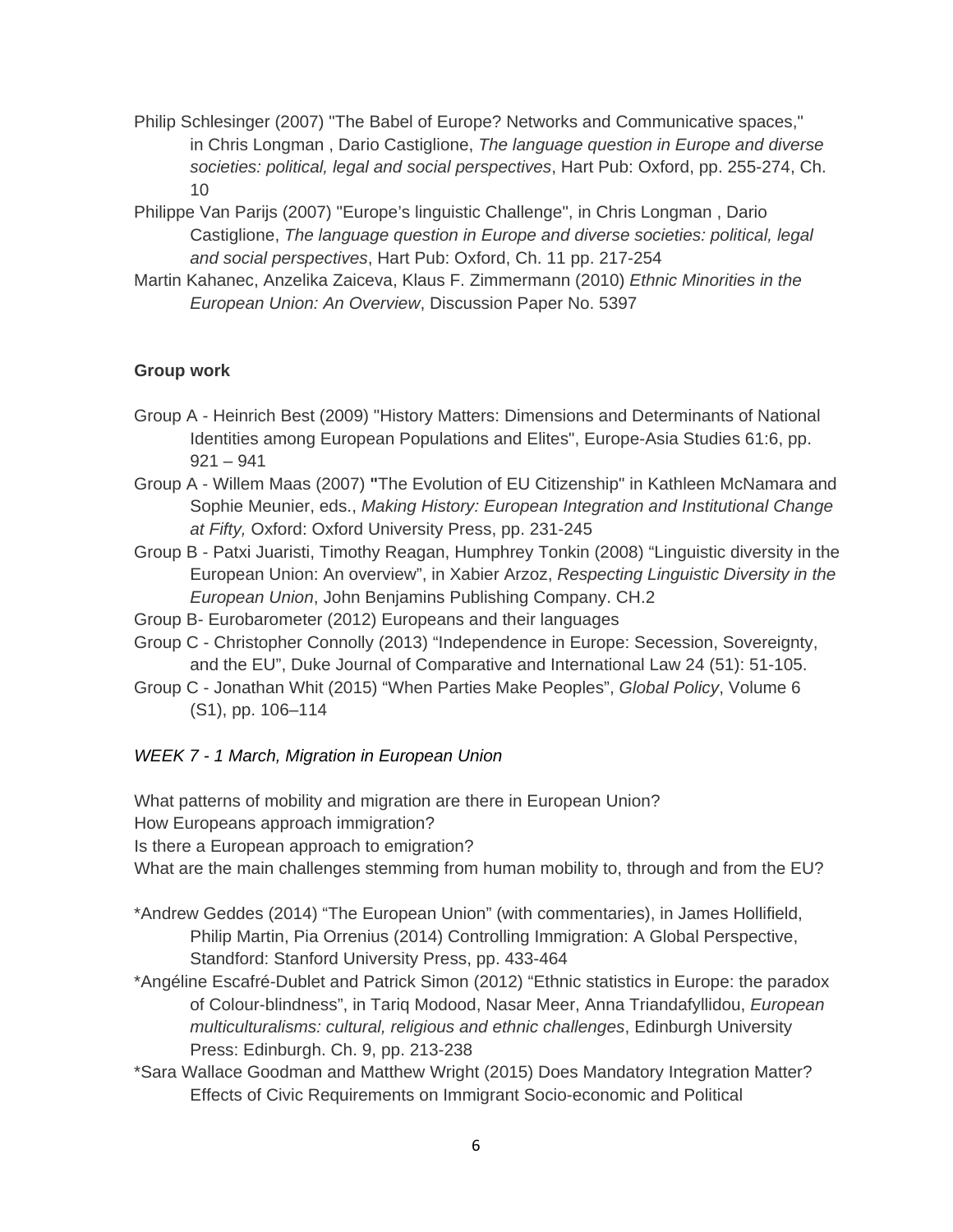Outcomes, Journal of Ethnic and Migration Studies, Volume 41, Issue 12, October 2015, pages 1885-1908

\*Philippe Bourbeau (2015) "Migration, Resilience and Security: Responses to New Inflows of Asylum Seekers and Migrants", Journal of Ethnic and Migration Studies, Volume 41, Issue 12, pages 1958-1977

#### OR

\*Ruud Koopmans (2010) "Trade-Offs between Equality and Difference: Immigrant Integration, Multiculturalism and the Welfare State in Cross-National Perspective", Journal of Ethnic and Migration StudiesVolume 36, Issue 1, pages 1-26

#### OR

\*Saffron Karlsen and James Y. Nazroo (2013) "Influences on forms of national identity and feeling 'at home' among Muslim groups in Britain, Germany and Spain", *Ethnicities*, vol. 13(6), pp. 689-708

# OR

- \*Eiko Thielemann , Carolyn Armstrong (2013) "Understanding European asylum cooperation under the Schengen/Dublin system: a public goods framework," European Security, Vol. 22 (2).
- Erka Caro, Lisa Berntsen, Nathan Lillie & Ines Wagner (2015) "Posted Migration and Segregation in the European Construction Sector", *Journal of Ethnic and Migration Studies*, Volume 41, Issue 10, August 2015, pages 1600-1620
- Alexander Caviedes (2015) "An Emerging 'European' News Portrayal of Immigration?," Journal of Ethnic and Migration Studies, Volume 41, Issue 6, pages 897-917
- Christian Joppke (2007) "Transformation of immigrant integration: civic integration and antidiscrimination in The Netherlands, France, and Germany," World Politics 59, no.2, pp. 243 -73
- Krystyna Romaniszyn (2003) "Migration, cultural diversification, and Europeanisation," pp. 99- 120, in Willfried Spohn and Anna Triandafyllidou, *Europeanisation, National Identities and Migration,* Routledge, 2003.[full text on-line through the library]
- Ruud Koopmans (2015) "Religious Fundamentalism and Hostility against Out-groups: A Comparison of Muslims and Christians in Western Europe", Journal of Ethnic and Migration Studies, Volume 41, Issue 1, pages 33-57
- Yossi Harpaz (2015) "Ancestry into Opportunity: How Global Inequality Drives Demand for Long-distance European Union Citizenship", *Journal of Ethnic and Migration Studies*, 41:13, 2081-2104
- Ray Barrell, John Fitzgerald, and Rebecca Riley (2010) "EU Enlargement and Migration: Assessing the Macroeconomic Impacts," Journal of Common Market Studies 48, no. 2, pp. 373-95

## *WEEK 8 - 8 March, Migration and diversity*

1. Xenophobia, racism and islamophobia in Europe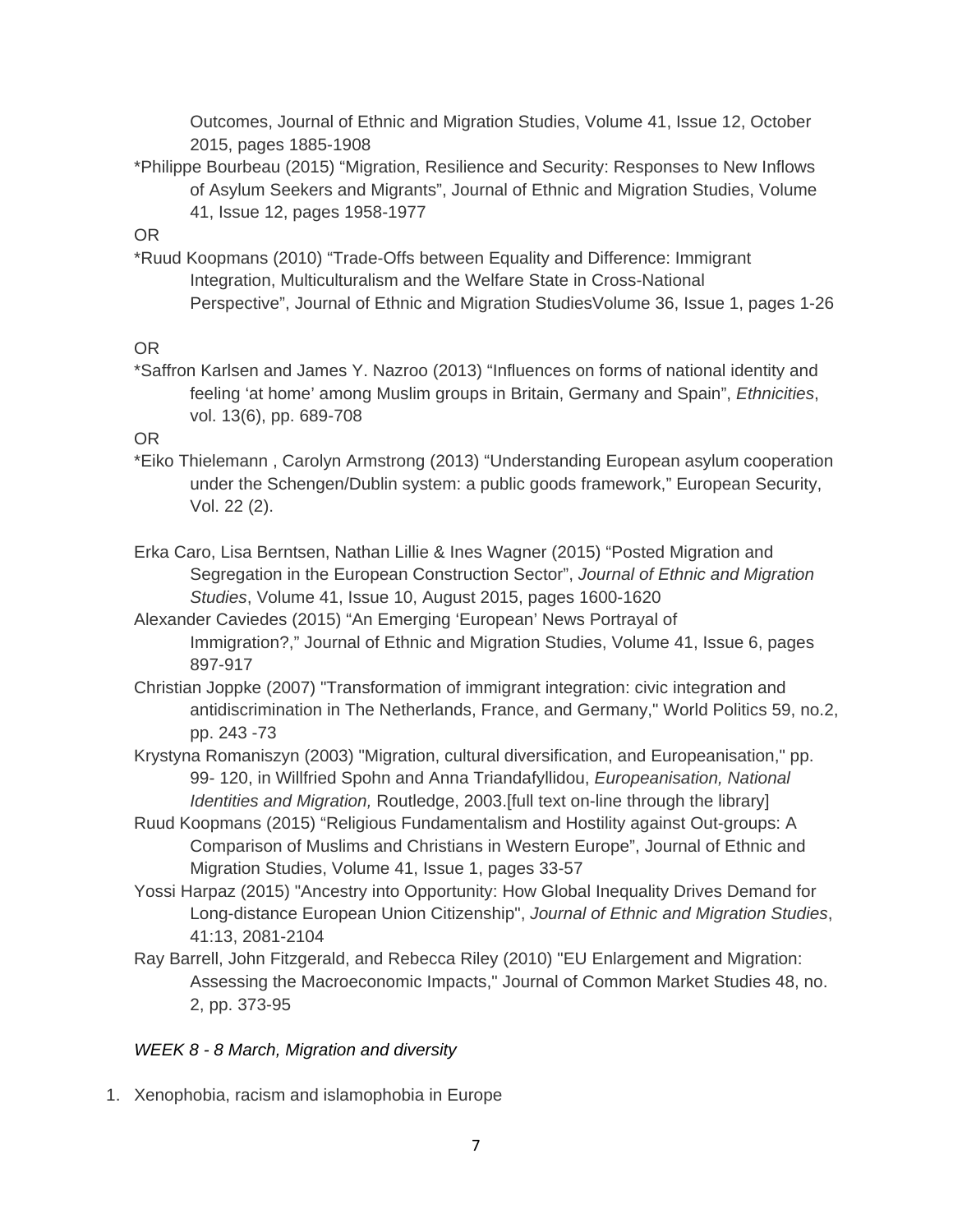- \*Hilal Elver (2012) *The Headscarf Controversy: Secularism and Freedom of Religion*, Oxford UP (and Oxford Scholarship Online), Chapter 5 "Anti-Islamic discourses in Europe" and Chapter 6: "France"
- \*Mark Bell (2009) *Racism and Equality in the European Union*,Oxford UP (and Oxford Scholarship Online), Chapter 1 "Race, ethnicity and racism in Europe" (on-line through the library)

Cas Mudde (2005) "Racist Extremism in Central and Eastern Europe," East European Politics and Societies 19, no. 2, pp. 161-184

2. Discussion of movies tackling the immigration issue in Europe (available in the library). Students can choose 2 movies from the list below:

La Haine (Hate) (1995)

Welcome (2009)

Entre Les Murs (The Class) (2009)

Terraferma (Dry Land) (2011)

Die Farbe des Ozeans (The Colour of the Ocean) (2012)

Quando sei nato non puoi piu' nasconderti (Once you are born you can no longer hide) (2005)

It's a free world (2007)

*WEEK 9 - 15 March, Reactions to Europe's crisis(es): Euroscepticism, the rise of nationalism, anti-capitalist movements* 

\*Michael Minkenberg (2013), "From Pariah to Policy-Maker? The Radical Right in Europe, West and East: Between Margin and Mainstream", *Journal of Contemporary European Studies* 21(1): 5-24.Carleton University Institute of European, Russian and Eurasian Studies Winter 2015 9

\*Liubomir Topaloff (2014), "Marginal no More", *Journal of Democracy* 25 (4), pp. 76-87.

\*Desirée Schmuck & Jörg Matthes (2015) "How Anti-immigrant Right-wing Populist Advertisements Affect Young Voters: Symbolic Threats, Economic Threats and the Moderating Role of Education", *Journal of Ethnic and Migration Studies,* Volume 41, Issue 10, pp. 1577-1599

Kriesi, Hanspeter. (2014)."The Populist Challenge." *West European Politics* 37(2):361-78

Dimitri Almeidea (2010) "Europeanized Eurosceptics? Radical Right parties and European Integration" in *Perspectives on European Politics and Society* 11, no. 3: 237-253

Stefan Auer, (2010) "New Europe': Between Cosmopolitan Dreams and Nationalist Nightmares", *Journal of Common Market Studies* 48, no. 5, pp.1163-84

Jens Rzdgren (2010) "Radical right-wing populism in Denmark and Sweden : explaining party system change and stability," *The SAIS Review of International Affairs* 30, pp. 57-71

Daniel Oesch (2007) "Explaining workers' support for the right-wing populist parties in Western Europe: evidence from Austria, Belgium, France, Norway, and Switzerland," *International Political Science Review* (London), 29 (June 2008) 3: 349-373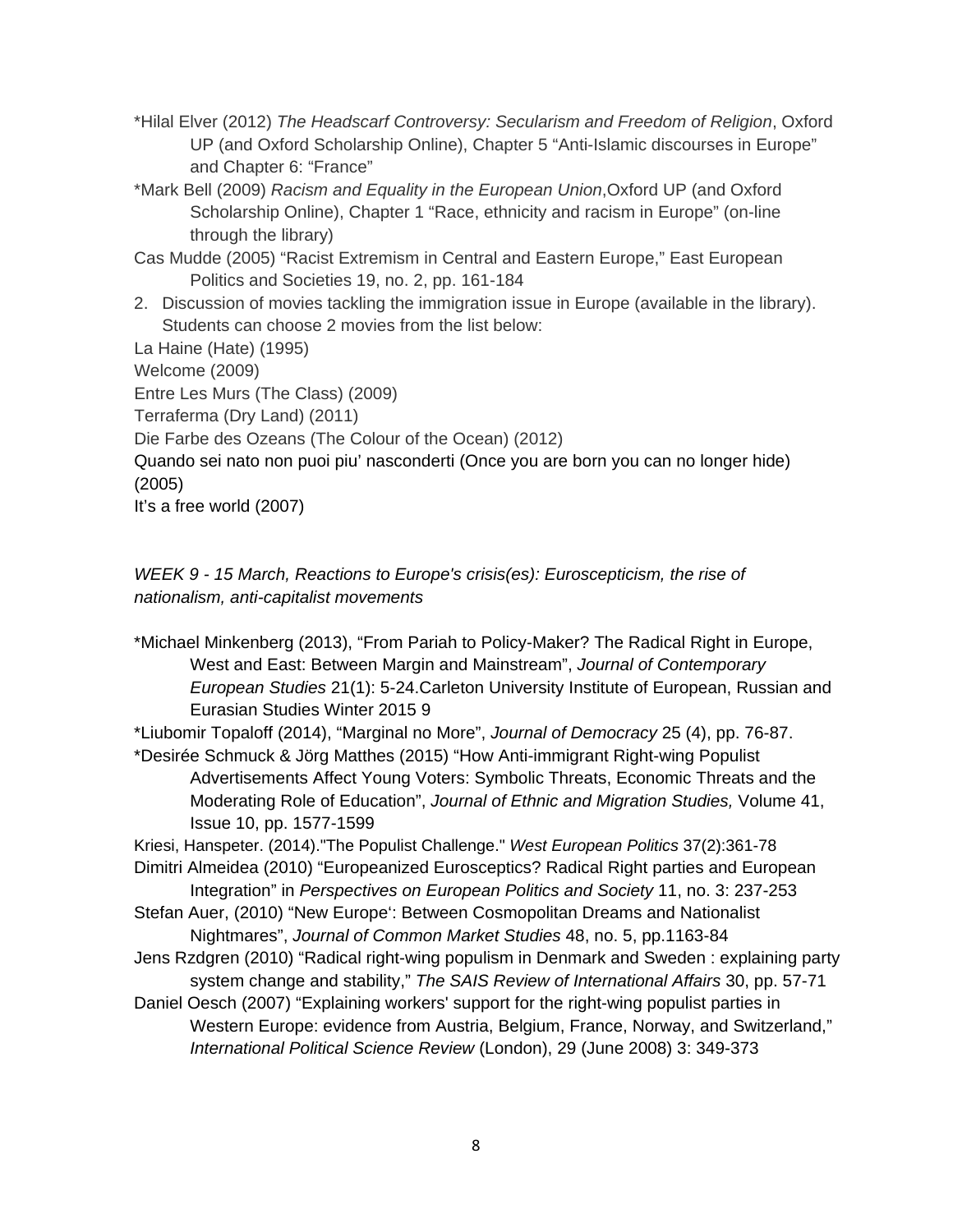- Ruud Koopmans (2007) "Who inhabits the European public sphere? Winners and losers, supporters and opponents in Europeanised political debates," *European Journal of Political Research* 46 (2007), pp. 183-210
- Kriesi, Hanspeter and Takis Pappas 2015, European populism in the shadow of the great recession, Colchester, ECPR Press http://press.ecpr.eu/documents/sampleChapters/9781785521249.pdf

#### *WEEK 10 - 22 March - Security and defense in Europe*

- Group A Olivier Roy (2012) "Europe and the Mediterranean: When obsession for security misses the real world", EUI RSCAS; 2012/20; Global Governance Programme 16 http://cadmus.eui.eu/handle/1814/21918
- Group A Alena Pfoser (2015) "Between Security and Mobility: Negotiating a Hardening Border Regime in the Russian-Estonian Borderland," *Journal of Ethnic and Migration Studies*, Vol. 41, Iss. 10
- Luigi Achilli (2015) The smuggler: hero or felon? EUI Migration Policy Centre; Policy Brief; 2015/10
- http://cadmus.eui.eu/bitstream/handle/1814/36296/MPC\_2015\_10\_PB.pdf?sequence=1&isAl lowed=y
- Group B Pomorska, K., and Vanhoonacker, S. (2015) "Europe as a Global Actor: the (Un)Holy Trinity of Economy, Diplomacy and Security," *Journal of Common Market Studies*, Issue Supplement S1, 53: 216–229
- Group B Faust, J. and Garcia, M. M. (2014), "With or Without Force? European Public Opinion on Democracy Promotion", *Journal of Common Market Studies*, 52: 861–878
- Group B Federico Santopinto and Megan Price (2013) *National Visions of EU Defence Policy - Common Denominators and Misunderstandings*, CEPS: Brussels (chosen chapters) http://www.clingendael.nl/sites/default/files/National%20Visions%20of%20E U%20Defence%20Policy%20- %20Common%20Denominators%20and%20Misunderstandings.pdf
- Group C Petter Nesser (2011) "Ideologies of Jihad in Europe," *Terrorism and Political Violence*, 23:2, 173-200
- Group C ICSR Report (2015) *Victims, Perpetrators, Assets: The Narratives of Islamic State Defectors* http://icsr.info/2015/10/icsr-report-victims-perpetrators-assets-narrativesislamic-state-defectors/
- Group C sophie body gendrot european policies of social control

*WEEK 11 - 29 March, Social policies in Europe: youth, elderly, health and consumers* 

Choice of 3 papers: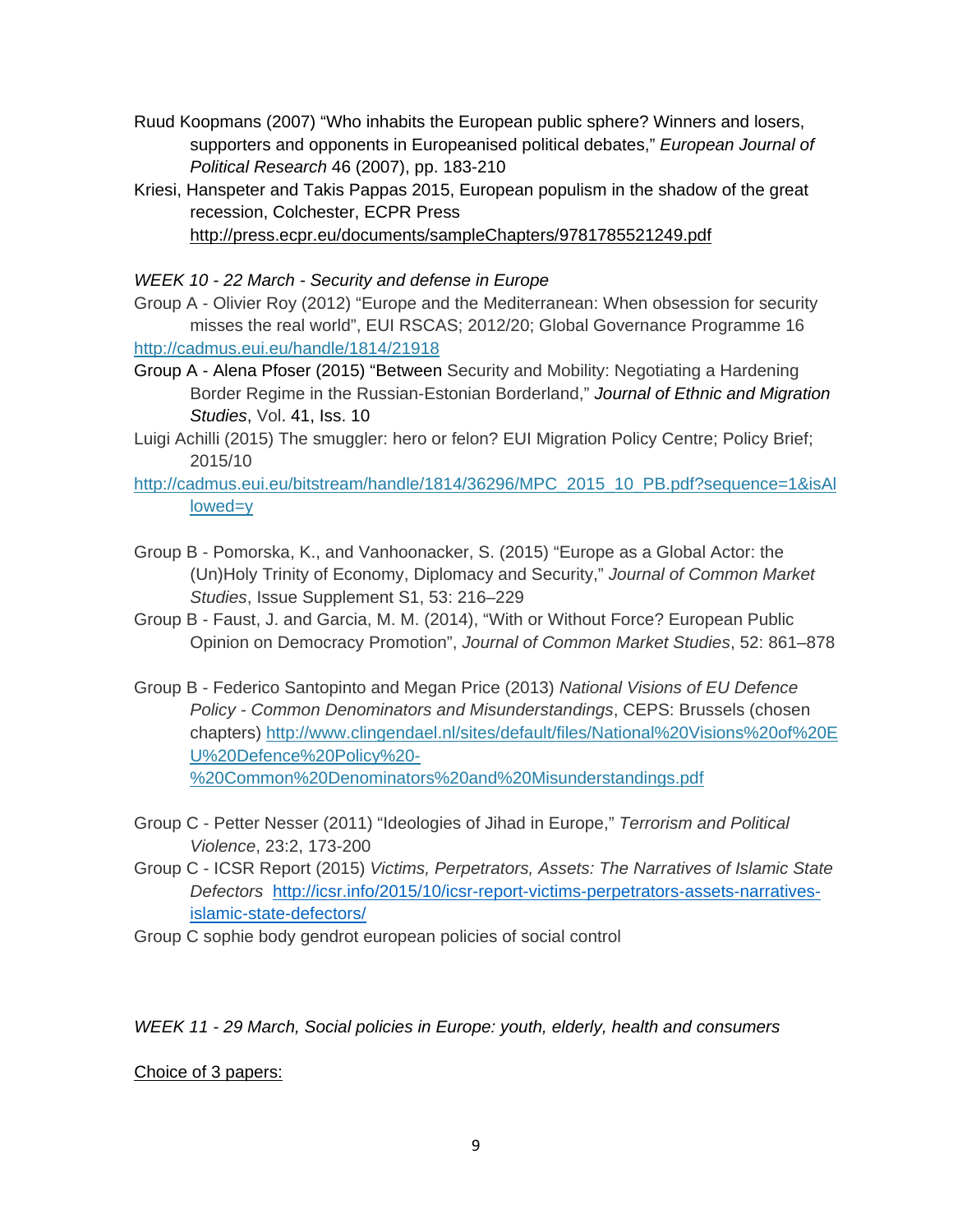Christophe Degryse, Maria Jepsen and Philippe Pochet (2013) *The Euro crisis and its impact on national and European social policies*, ETUI Working Paper 2013.05

- Hanefeld, J., Smith, R., Horsfall, D. and Lunt, N. (2014), "What Do We Know About Medical Tourism? A Review of the Literature With Discussion of Its Implications for the UK National Health Service as an Example of a Public Health Care System". Journal of Travel Medicine, 21, pp. 410–417.
- Grech, A. G. (2015) "Convergence or divergence? How the financial crisis affected European pensioners", International Social Security Review, 68: 43–62
- Cerami, A. (2011) "Ageing and the politics of pension reforms in Central Europe, South-Eastern Europe and the Baltic States", International Journal of Social Welfare, 20: 331–343.
- Ugland, T. and Veggeland, F. (2006) "Experiments in Food Safety Policy Integration in the European Union", *Journal of Common Market Studies*, 44: 607–624
- Hanefeld, J., Horsfall, D., Lunt, N., & Smith, R. (2013). "Medical Tourism: A Cost or Benefit to the NHS?" PLoS ONE, 8(10), e70406. http://doi.org/10.1371/journal.pone.0070406
- Legido-Quigley, H., I. Passarani, C. Knai, R. Busse, W. Palm, M. Wismar, and M. McKee (2011) "Cross-border healthcare in the European Union: clarifying patients' rights." BMJ 342 (January): d296-d296.

http://www.ecabeurope.eu/PDF/BMJ%2011Feb11.pdf

- Halkier, B., Holm, L., Domingues, M., Magaudda, P., Nielsen, A., & Terragni, L. (2007). "Trusting, complex, quality conscious or unprotected?" *Journal of Consumer Culture*, 7(3), 379-402.
- Emanuela Scarpellini (2015) "Americanization and Authenticity: Italian Food Products and Practices in the 1950 and 1960s", in Per Lundin and Thomas Keiserfeld eds *The Making of European Consumption: facing the American Challenge*, Palgrave Macmillan, pp. 111-133
- Claire Wallace & Rene Bendit (2009) "Youth Policies in Europe: Towards a Classification of Different Tendencies in Youth Policies in the European Union," *Perspectives on European Politics and Society*, 10:3, 441-458
- Anne Leonora Blaakilde (2015) "Where Is "Place" in Aging in Place? Transnational Issues for the Danish State and Its Retirement Migrants Abroad," *Journal of Housing For the Elderly*, 29:1-2, 146-163.
- James Sloam (2013) "'Voice and Equality': Young People's Politics in the European Union," *West European Politics*, 36:4, 836-858
- Lena Näre (2013) "Migrancy, Gender and Social Class in Domestic Labour and Social Care in Italy: An Intersectional Analysis of Demand," *Journal of Ethnic and Migration Studies*, 39:4, 601-623
- Alison Leitch (2003) "Slow food and the politics of pork fat: Italian food and European identity, Ethnos, 68:4, 437-462
- Rachel Laudan (2004) Slow Food: The French Terroir Strategy, and Culinary Modernism, Food, Culture & Society, 7:2, 133-144

*WEEK 12 - 5 April, Agriculture, energy, environment and climate change*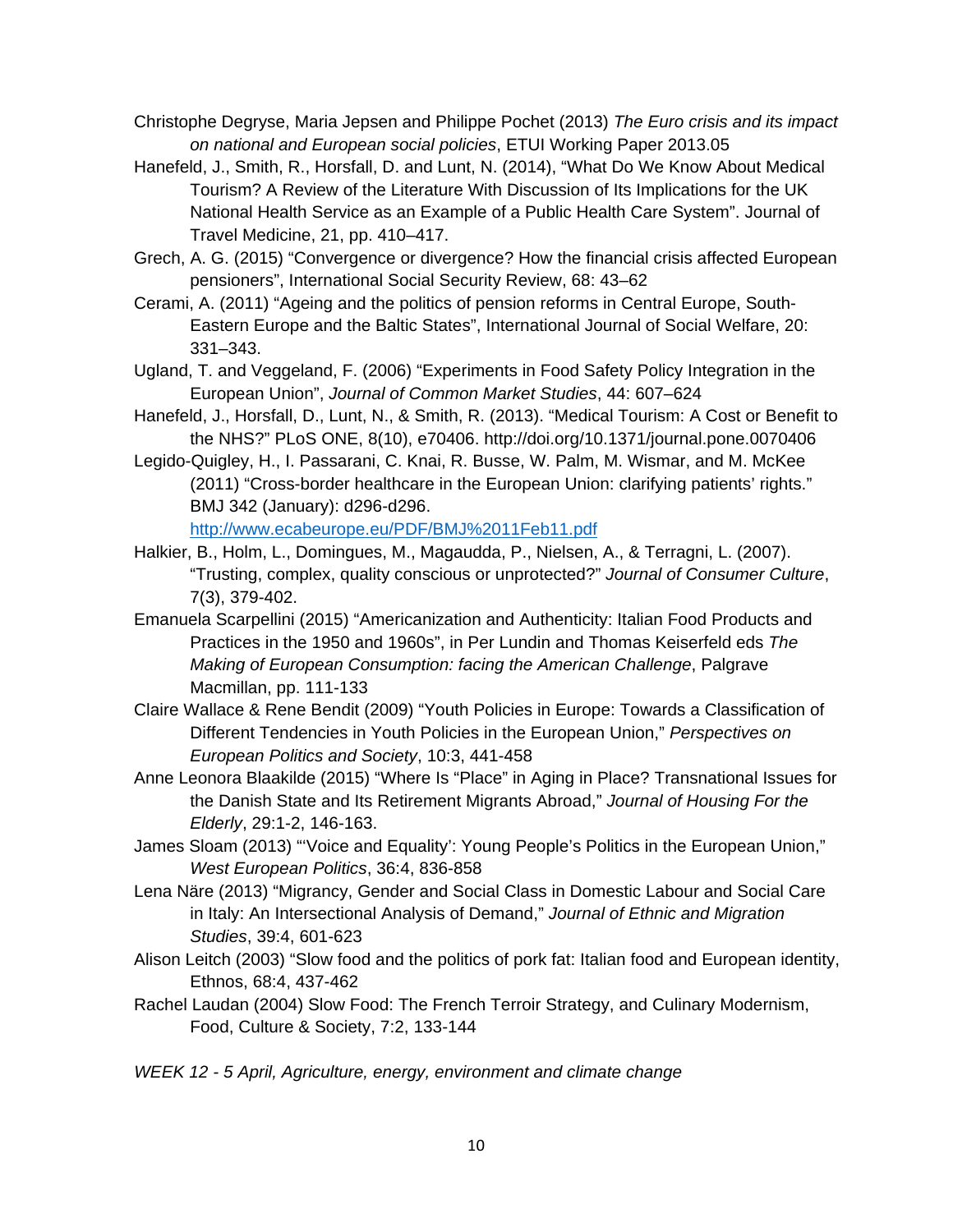\* Documentary: Home (2009, by Yann Arthus-Bertrand)

- \*Nigel Curry & Michael Winter (2000) "EUROPEAN BRIEFING: The Transition to Environmental Agriculture in Europe: Learning Processes and Knowledge Networks," *European Planning Studies*, 8:1, 107-121
- \*Tanja Börzel & Aron Buzogány (2010) Environmental organisations and the Europeanisation of public policy in Central and Eastern Europe: the case of biodiversity governance, *Environmental Politics*, 19:5, 708-735
- \*Robyn Eckersley (2016) National identities, international roles, and the legitimation of climate leadership: Germany and Norway compared, *Environmental Politics*, 25:1, 180-201\

#### OR

- \*Tamer Khatib, Andrea Monacchi, Wilfried Elmenreich, Dominik Egarter, Salvatore D'Alessandro & Andrea M. Tonello (2014) European End-User's Level of Energy Consumption and Attitude Toward Smart Homes: A Case Study of Residential Sectors in Austria and Italy, Energy Technology & Policy, 1:1, 97-105
- Scholl, G., Rubik, F., Kalimo, H., Biedenkopf, K. and Söebech, Ó. (2010), Policies to promote sustainable consumption: Innovative approaches in Europe. Natural Resources Forum, 34: 39–50
- Jack D. Sharples (2013) Russian approaches to energy security and climate change: Russian gas exports to the EU, *Environmental Politics*, 22:4, 683-700,
- Elke Krahmann (2013) "Green consumer markets in the fight against climate change," E*uropean Security*, Vol. 22 (2)
- Shepherds http://www.nytimes.com/2015/08/18/world/europe/sheep-farming-fading-traditionspain-shepherd-school.html
- John Vogler (2013) Changing conceptions of climate and energy security in Europe, *Environmental Politics*, 22:4, 627-645
- Anja Peters, Peter de Haan , Roland W. Scholz (2015) "Understanding Car-Buying Behavior: Psychological Determinants of Energy Efficiency and Practical Implications", International Journal of Sustainable Transportation, Vol. 9 (1)

#### Book review due

#### **Academic Accommodations:**

The Paul Menton Centre for Students with Disabilities (PMC) provides services to students with Learning Disabilities (LD), psychiatric/mental health disabilities, Attention Deficit Hyperactivity Disorder (ADHD), Autism Spectrum Disorders (ASD), chronic medical conditions, and impairments in mobility, hearing, and vision. If you have a disability requiring academic accommodations in this course, please contact PMC at 613-520-6608 or pmc@carleton.ca for a formal evaluation. If you are already registered with the PMC, contact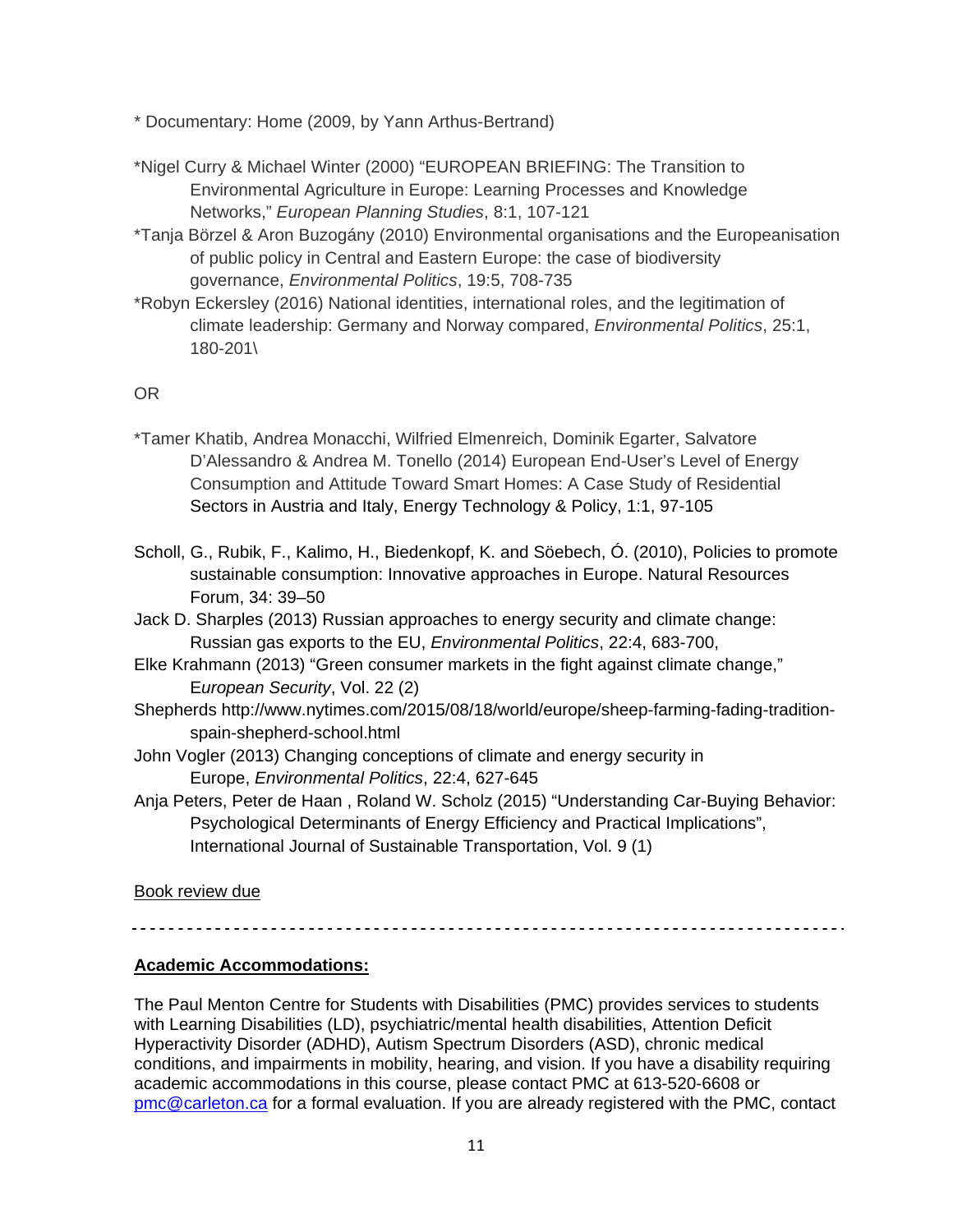your PMC coordinator to send me your *Letter of Accommodation* at the beginning of the term, and no later than two weeks before the first in-class scheduled test or exam requiring accommodation (*if applicable*). After requesting accommodation from PMC, meet with me to ensure accommodation arrangements are made. Please consult the PMC website for the deadline to request accommodations for the formally-scheduled exam (*if applicable*).

**Religious Observance:** Students requesting accommodation for religious observances should apply in writing to their instructor for alternate dates and/or means of satisfying academic requirements. Such requests should be made during the first two weeks of class, or as soon as possible after the need for accommodation is known to exist, but no later than two weeks before the compulsory academic event. Accommodation is to be worked out directly and on an individual basis between the student and the instructor(s) involved. Instructors will make accommodations in a way that avoids academic disadvantage to the student. Instructors and students may contact an Equity Services Advisor for assistance (www.carleton.ca/equity).

**Pregnancy:** Pregnant students requiring academic accommodations are encouraged to contact an Equity Advisor in Equity Services to complete a *letter of accommodation*. Then, make an appointment to discuss your needs with the instructor at least two weeks prior to the first academic event in which it is anticipated the accommodation will be required.

#### **Plagiarism:**

The University Senate defines plagiarism as "presenting, whether intentional or not, the ideas, expression of ideas or work of others as one's own". This can include:

- $\triangleright$  reproducing or paraphrasing portions of someone else's published or unpublished material, regardless of the source, and presenting these as one's own without proper citation or reference to the original source;
- $\triangleright$  submitting a take-home examination, essay, laboratory report or other assignment written, in whole or in part, by someone else;
- $\triangleright$  using ideas or direct, verbatim quotations, or paraphrased material, concepts, or ideas without appropriate acknowledgment in any academic assignment;
- $\triangleright$  using another's data or research findings;
- $\triangleright$  failing to acknowledge sources through the use of proper citations when using another's works and/or failing to use quotation marks;
- $\triangleright$  handing in substantially the same piece of work for academic credit more than once without prior written permission of the course instructor in which the submission occurs.

Plagiarism is a serious offence which cannot be resolved directly with the course's instructor. The Associate Deans of the Faculty conduct a rigorous investigation, including an interview with the student, when an instructor suspects a piece of work has been plagiarized. Penalties are not trivial. They may include a mark of zero for the plagiarized work or a final grade of F for the course.

Student or professor materials created for this course (including presentations and posted notes, labs, case studies, assignments and exams) remain the intellectual property of the author(s). They are intended for personal use and may not be reproduced or redistributed without prior written consent of the author(s).

#### **Submission, Return and Grading of Term Work:**